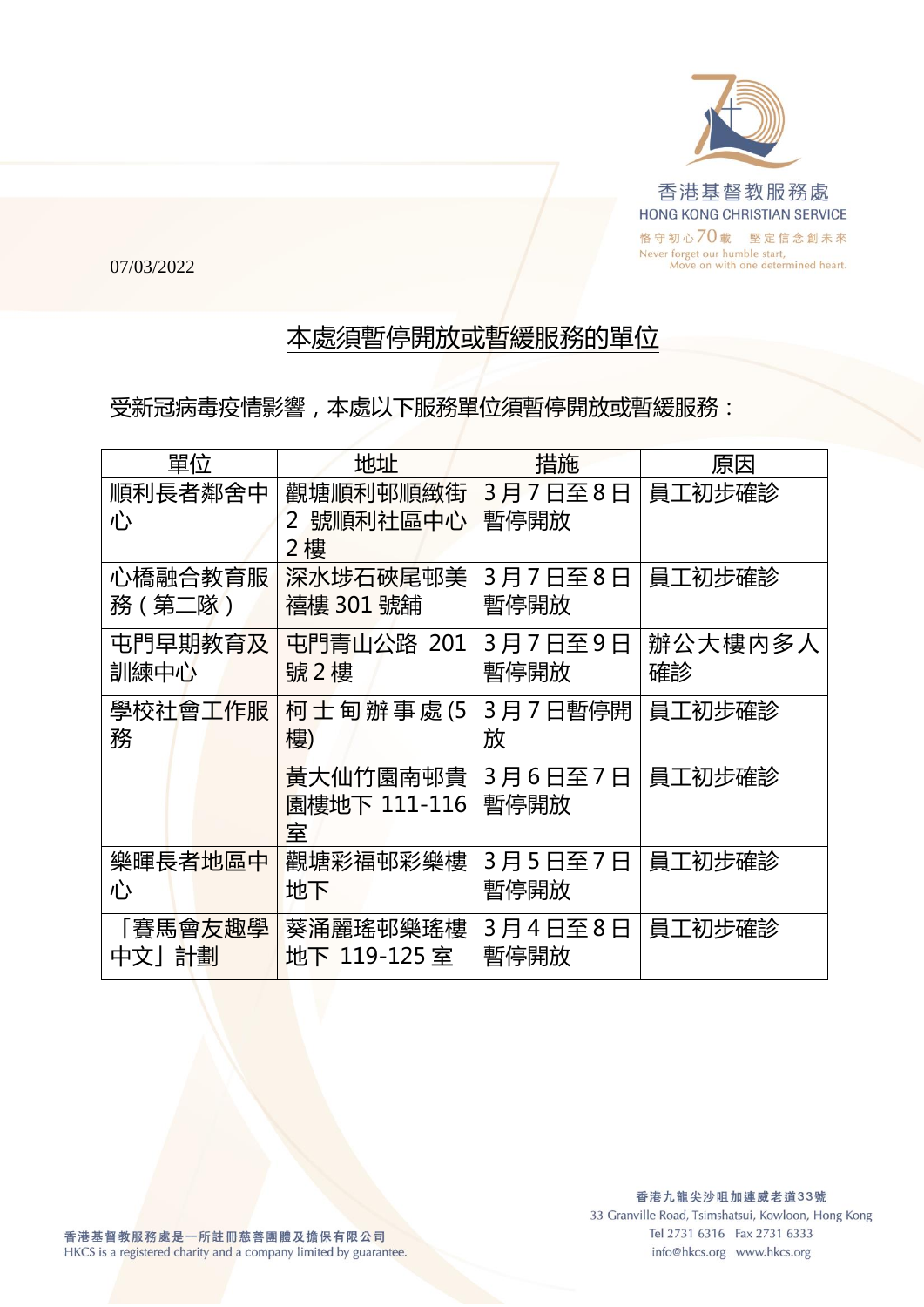

| 化外展隊                 | 動融 - 多元文 太 子 砵 蘭 街 3月4日至7日 員工初步確診<br>450-453 號 HQ 二   暫停開放<br>樓B及C室 |                          |  |
|----------------------|---------------------------------------------------------------------|--------------------------|--|
| 網絡沉溺輔導中   平樓平台 314 室 | 「網開新一面」 -   深水埗李鄭屋邨和                                                | 3月2日至8日   員工初步確診<br>暫停開放 |  |

上述單位將進行全面清毒,並安排員工檢測。謝謝垂注。

香港基督教服務處

香港九龍尖沙咀加連威老道33號 33 Granville Road, Tsimshatsui, Kowloon, Hong Kong Tel 2731 6316 Fax 2731 6333 info@hkcs.org www.hkcs.org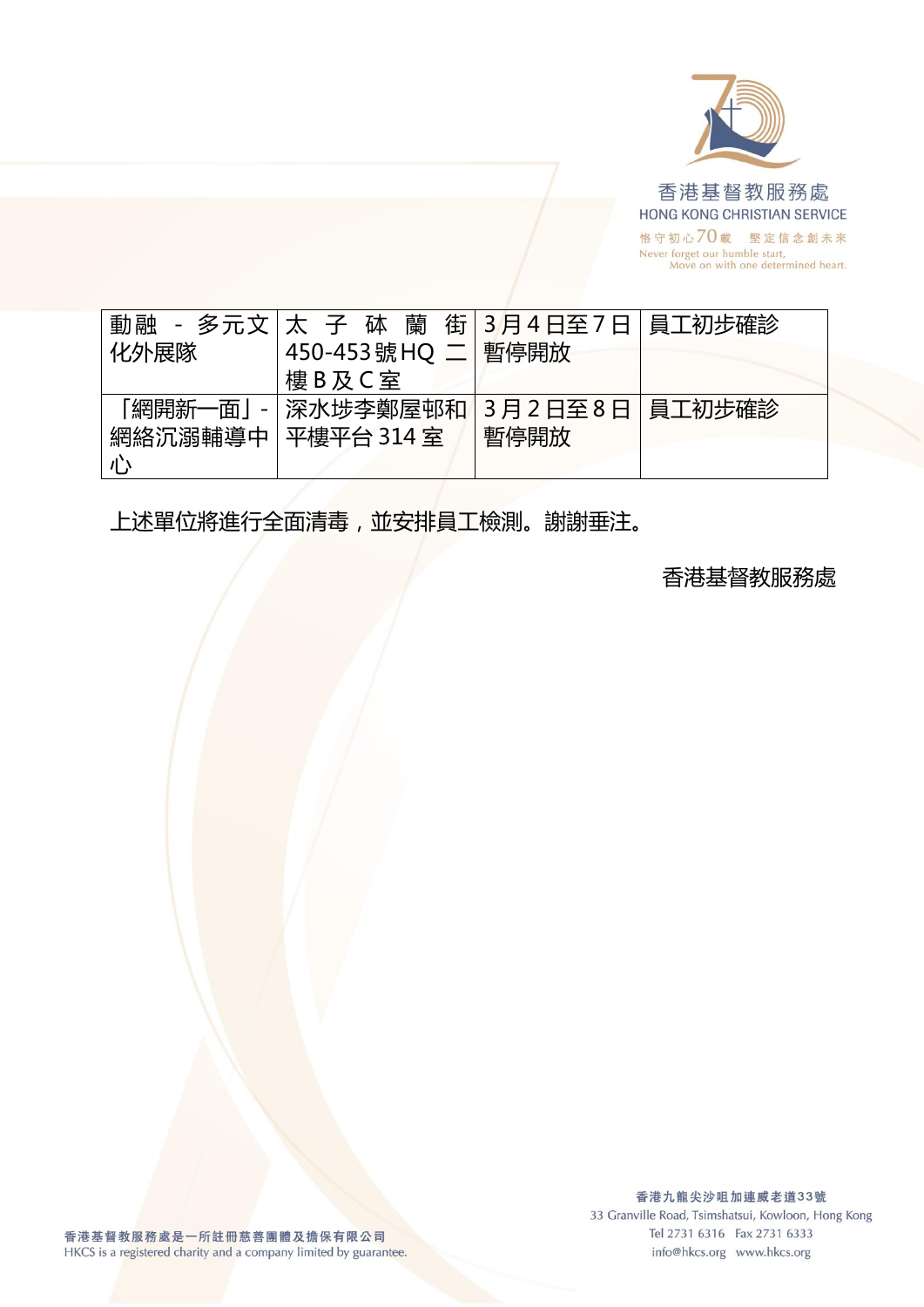

07/03/2022

## Temporary closure or service suspension of service units

The following units has been closed temporarily or suspended service due to COVID-19 pandemic:

| Unit                                                      | <b>Address</b>                                                                      | <b>Measures</b>                 | Reasons                                                 |
|-----------------------------------------------------------|-------------------------------------------------------------------------------------|---------------------------------|---------------------------------------------------------|
| Shun Lee<br>Neighbourhood Elderly<br>Centre               | 2/F, Shun Lee Community<br>Centre, 2 Shun Chi Street,<br>Shun Lee Estate, Kwun Tong | Closed from 7th<br>to 8th March | Staff member<br>preliminarily<br>confirmed              |
| Bridge-Integrated<br><b>Education Service</b><br>(Team 2) | Shop No. 301, Mei Hei<br>House, Shek Kip Mei Estate,<br>Shamshuipo                  | Closed from 7th<br>to 8th March | Staff member<br>preliminarily<br>confirmed              |
| Tuen Mun Early<br><b>Education and Training</b><br>Centre | 1/F, 201 Castle Peak Road,<br><b>Tuen Mun</b>                                       | Closed from 7th<br>to 9th March | Several<br>confirmed cases<br>in the office<br>building |
| <b>School Social Work</b><br>Service                      | Austin Office (5/F)                                                                 | Closed from on<br>7th March     | Staff member<br>preliminarily<br>confirmed              |
|                                                           | Unit 111-116, G/F., Kwai<br>Yuen House, Chuk Yuen<br>(South) Estate, Wong Tai Sin   | Closed from 6th<br>to 7th March | Staff member<br>preliminarily<br>confirmed              |
| <b>Bliss District Elderly</b><br><b>Community Centre</b>  | G/F, Choi Lok House, Choi<br>Fook Estate, Kwun Tong                                 | Closed from 5th<br>to 7th March | Staff member<br>preliminarily<br>confirmed              |